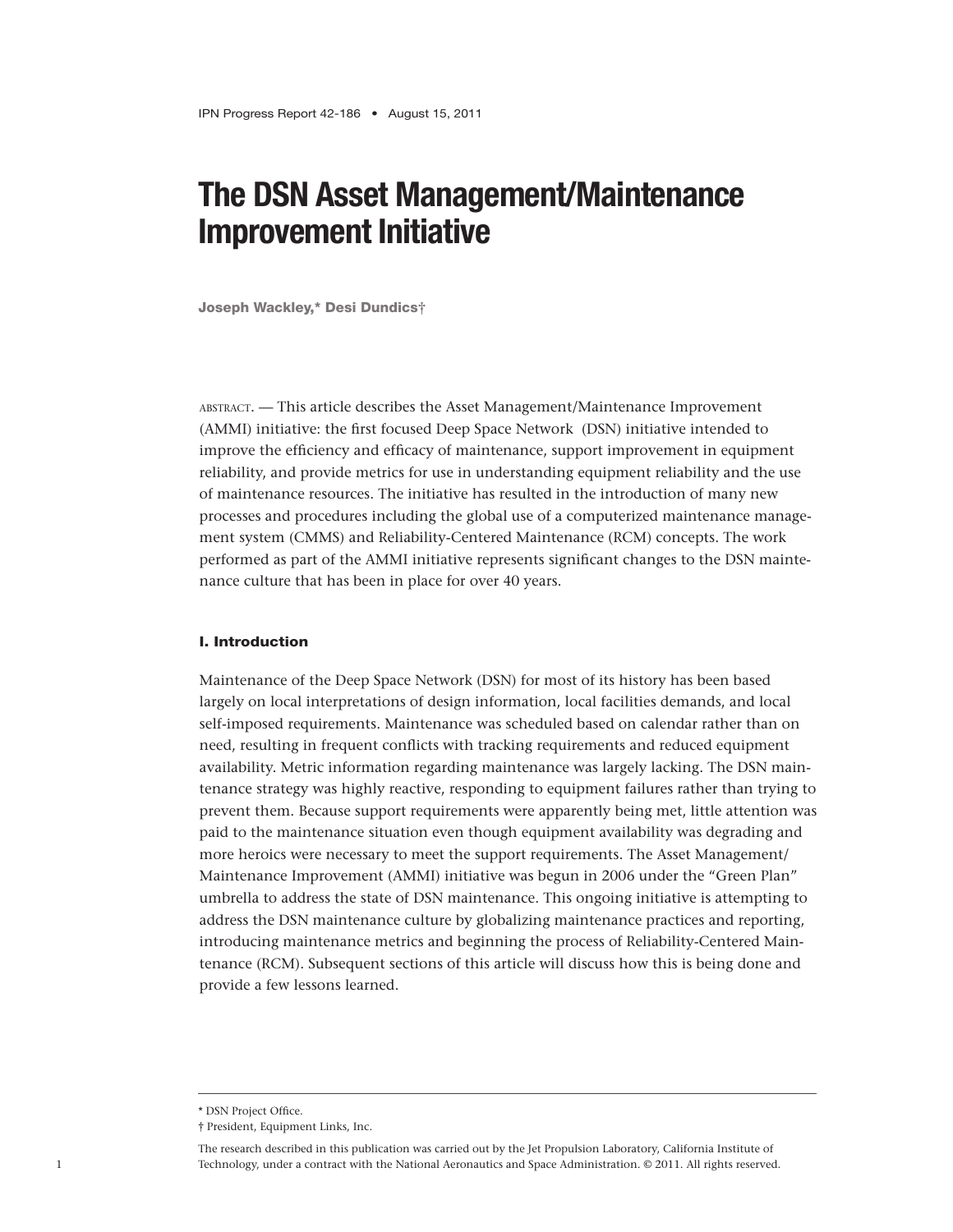#### II. The Green Plan Opportunity

In late 2005, National Aeronautics and Space Administration (NASA) Headquarters directed the Jet Propulsion Laboratory (JPL) to develop a plan for achieving and keeping a "green (or fully operational)" state for the DSN. This was done because of the continuing and worsening budget constraints and in recognition that much equipment in the network was old and reaching its end of life. The network had been deemed by NASA to be "fragile." The Green Plan, as it came to be known colloquially, was published in early 2006 and addressed various aspects of maintaining readiness including implementation requirements, asset management, and program management.

In the plan document, asset management was defined as "…the plans, processes and procedures used to maintain and sustain all DSN assets…" Under this umbrella, the plan specified the implementation of RCM and maintenance metrics amongst other related actions. Work on the asset management activities of the Asset Management/Maintenance Improvement Initiative (AMMI) began almost immediately. ITT personnel and each of the Deep Space Communications Complexes (DSCCs) were requested to provide support. Equipment Links, Inc. (EQL), a maintenance consulting corporation that had previously been used at the Goldstone DSCC and other NASA facilities, was contracted to lead the implementation of modern asset management strategies including RCM, metrics, and the Computerized Maintenance Management System (CMMS) tools required to enable them. It should be noted that NASA had specified that RCM methodology be used to maintain its assets many years before the development of the Green Plan. The DSN had not implemented any RCMrelated processes in response to that directive.

## III. The DSN Maintenance Environment

At the very first meeting with DSN maintenance personnel to begin the process of informing them of the upcoming AMMI initiative and its goals, the presenters were greeted with the rejoinder that maintenance had been done effectively in the DSN for 40 years and no improvement initiative was required. The DSN maintenance culture is a result of the network's geographic diversity. Prior to the AMMI globalization efforts, each DSCC performed maintenance in its unique way, reflecting the local maintenance organization, its skill set, and training even on common equipment. This led to obvious questions regarding efficiency and efficacy of maintenance and was reflected in the varying staffing levels and reliability at each DSCC.

#### IV. AMMI Future Vision and Strategy Development

The DSN vision was to maintain, as much as possible, the cultural basis of the three DSCCs and to encourage the operators and maintainers of the equipment to implement new and improved processes. The plan was to identify or define best practices and to educate DSCC personnel on the important characteristics associated with maintaining equipment reliability through a highly interactive program involving key personnel from each DSCC; then to implement these best practices as consistently as possible so that any data or information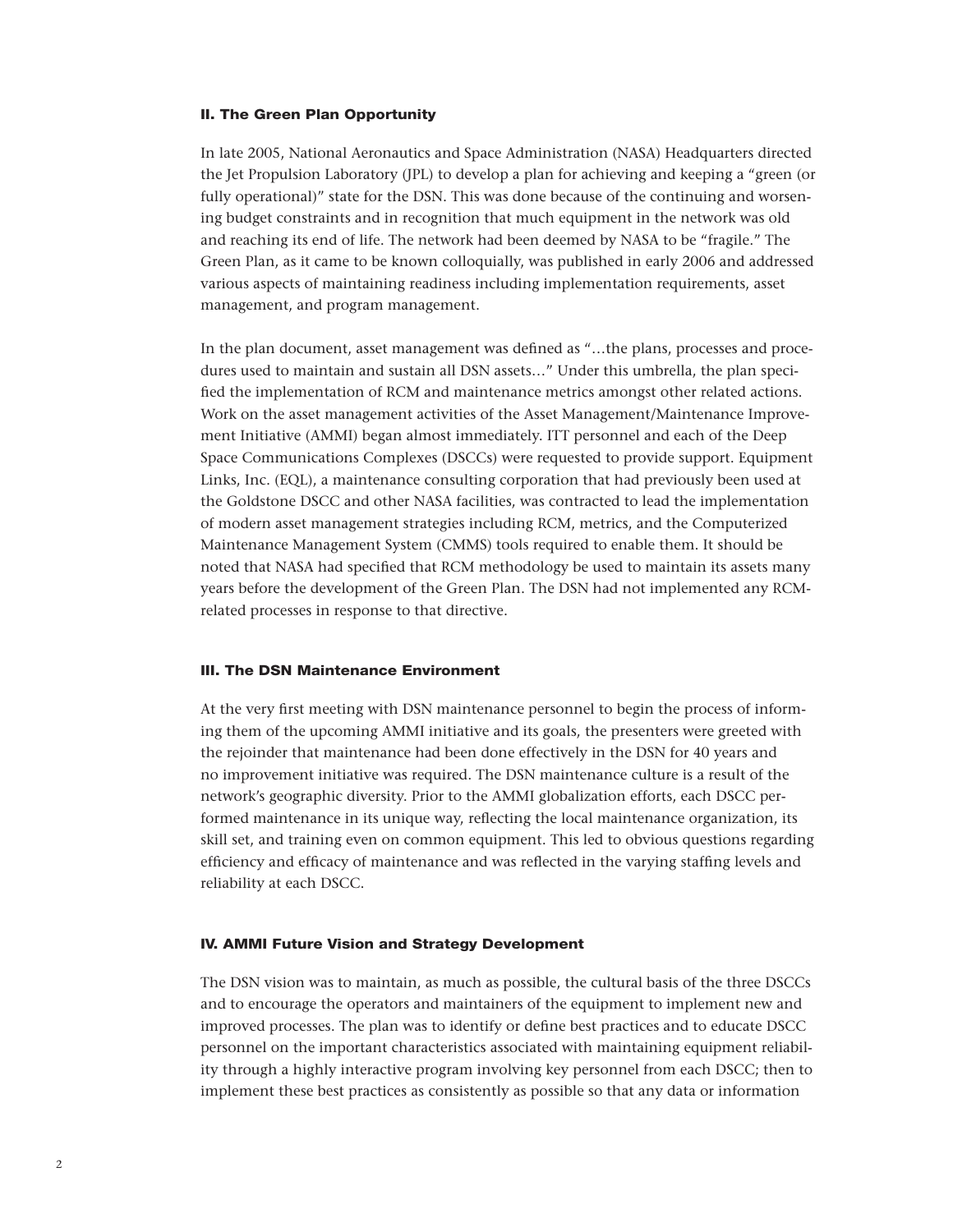associated with work and performance history would benefit all three DSCCs. In order to be able to develop a strategy for meeting the end goal, it was first necessary to assess the current state of behaviors at each of the DSCCs.

The authors (in particular, Mr. Dundics) performed a comprehensive assessment in 2006 at each of the DSCCs. The assessment investigated all of the behaviors associated with asset management, and compared the behaviors to established industry baselines. What we found was that:

- None of the sites used a computerized maintenance management system (CMMS) work order tool consistently or widely.
- None of the sites had comprehensive maintenance metrics to track equipment reliability or work force usage.
- There was no use of RCM maintenance strategies.
- There were no underlying processes for performing maintenance, using work orders, or generating metrics.
- There was no improvement process.
- There was no consistency across the DSCCs.
- • Key information required to globalize maintenance such as an asset hierarchy, standardized job plans, or work order content was nonexistent.

This, quite obviously, did not represent where the DSN wanted to be in light of NASA Headquarters scrutiny, the Green Plan, and limited and shrinking budgets. Thus, the AMMI began in earnest to develop a roadmap to address these issues.

While the assessments identified a wide range of behaviors that were inconsistent and needed improvement, the ultimate strategy only targeted those behaviors where it was believed that there could be maximum return on investment. The target areas needed to have a focus to ensure that the "right maintenance" was being performed, and also that the maintenance was being performed "efficiently." The specific target areas that would help achieve these desires were categorized into four key areas:

- RCM Activities for determining the best maintenance program for achieving the desired reliability of the antennas.
- Maximo The CMMS (a commercial software product owned by IBM) that would contain the data associated with work and equipment performance history. This is data from which all reliability analyses would be made, and therefore it must be set up to contain all of the information that a reliability engineer would need.
- Metrics The data from which decisions would be made. The data must represent the true situation and behaviors of the organization, and therefore must be accurate.
- Processes The manner in which work is executed and data is stored and extracted. Adherence to processes will ensure accuracy and consistency of data, regardless of the DSCC performing and documenting the work.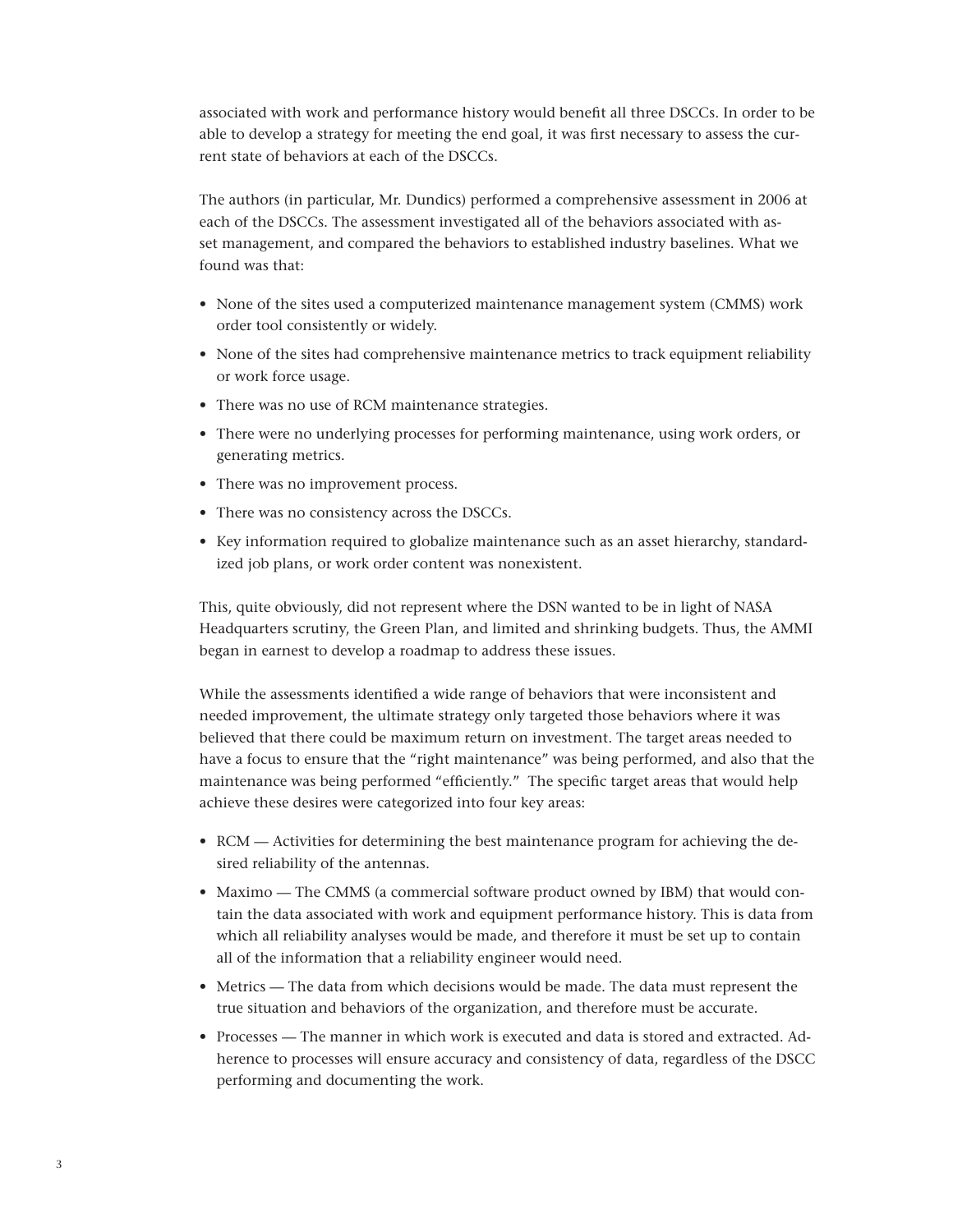## V. AMMI Goals and Approach for Implementation

Using the insights gained from the assessment and directions from the Green Plan, the initial AMMI Steering Group set about defining the goals and objectives of the AMMI Initiative. There were four strategic objectives for the AMMI to address. These were:

- Ensure the effective and efficient use of limited DSCC maintenance resources.
- Provide useful metrics.
- • Support programmatic decision-making.
- • Drive implementation of more reliable designs in both hardware and software.

The approach to satisfying the objectives was to embark on a series of initiatives under the AMMI umbrella. These were to introduce RCM methodologies into the DSN; implement reporting using the Maximo CMMS; improve and standardize maintenance-related processes; and address the opportunities identified in the maintenance assessment previously discussed.

*RCM*. RCM was developed several decades ago to address the growing and unsupportable requirements for aircraft maintenance. This type of maintenance is more efficient than traditional maintenance techniques in that equipment criticality determines the level of maintenance support instead of applying maintenance equally to all assets. The DSN had long claimed to use RCM but it indeed was not. This represented a fertile area for DSN improvements. The benefits of implementing RCM include improving the efficiency of the use of maintenance resources, improving the reliability of DSN equipment, extending the life of existing assets, and helping to improve the design for maintenance of future hardware.

*Metrics*. These are key to all the AMMI objectives, as well as being one of the key goals. Metrics are necessary to understand:

- The use of and demands on the maintenance work force. This is important for understanding and controlling personnel costs.
- • The reliability-maintainability-availability–related performance of the DSN assets. This is important to understanding the performance of the DSN, the demands on and performance of the maintenance work force, the efficiency of maintenance, for improving the design of future hardware and software, and for support decisions regarding equipment replacement and upgrades.

*Maximo/CMMS*. Maximo had been in use for many years in an ad hoc manner. That is, there was no standardization of parameters required to describe work requirements or reporting requirements. Each site used Maximo differently and to differing extents. At any DSCC, one could find some groups using Maximo and some using note cards to specify work requirements. The goal was to define Maximo data requirements for a universal implementation that was intended to improve the efficiency of maintenance and to provide common data for the generation of metrics.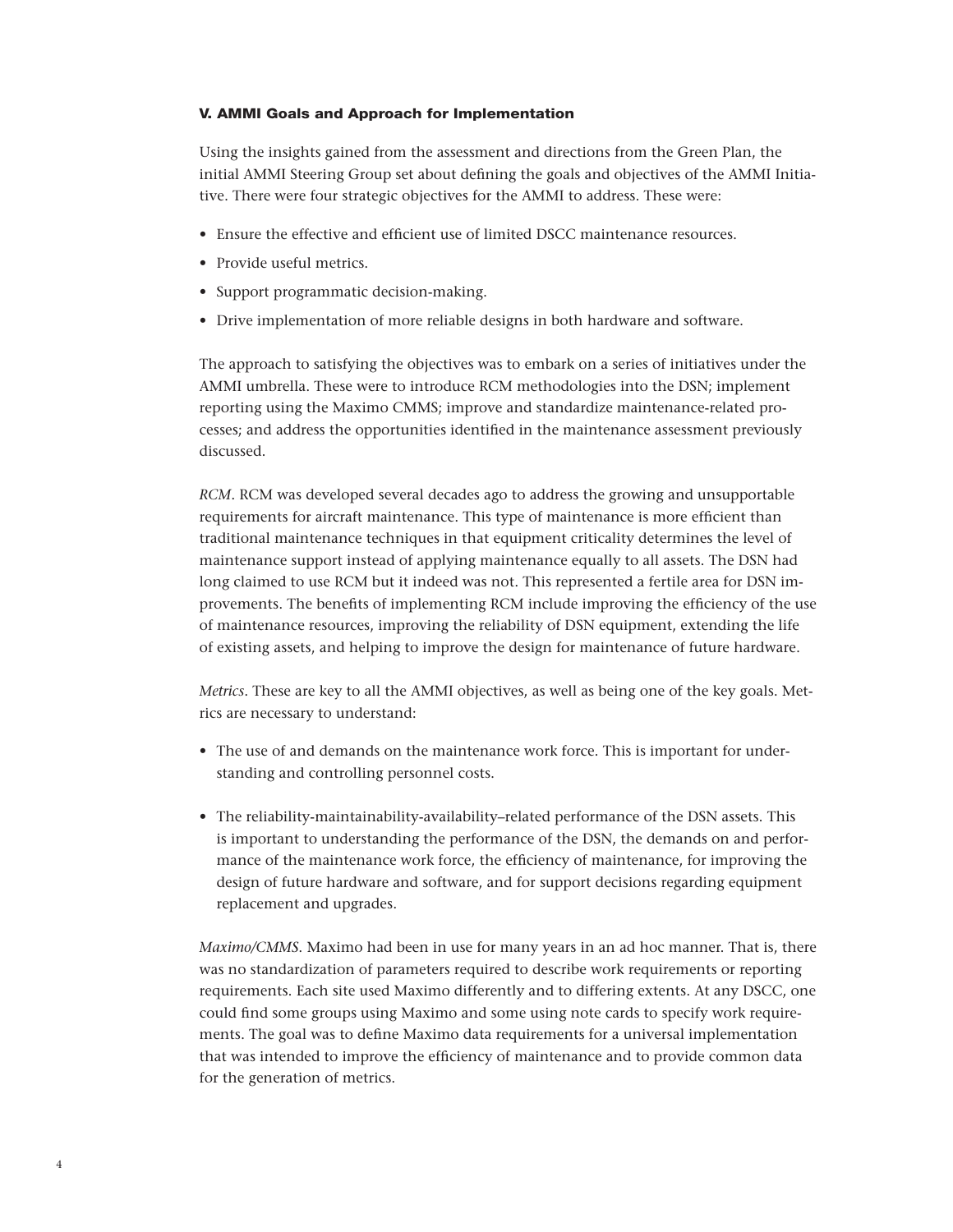*Processes*. Even though maintenance had been done regularly, there were almost no defined maintenance processes. There was not even an overarching process for doing maintenance (e.g., identifying the need for maintenance work, defining the work and doing the work). All had been pretty much left up to a "we've always done it that way" methodology based on past experiences. The goal was to improve efficiency by defining standardized processes to the extent that a maintenance technician could do his job at any of the sites. Other benefits include improved asset reliability and availability and a life extension of aging equipment.

All of these areas had a measure of dependence and all were essential to improving the general health and status of DSN maintenance and the network itself. Specifically, it was hoped that the AMMI actions would result in improved availability and reliability of DSN assets, a reduction in high risk and high-cost failures of moving equipment, a reduction of repeat failures, better documentation of work activities related to maintenance and repair, more consistent maintenance around the DSN, more and improved insight into asset status and maintenance requirements, and a better focus on reliability and maintainability in the design process and the development of new hardware products.

In order to achieve the AMMI initiative, Working Groups (WGs) were established for each of the key behavioral improvement areas (Process, Maximo, RCM, and Metrics), led by a Steering Group (SG). The entire program had an Oversight Committee, which had the responsibility for ensuring that the program was progressing in a manner that met the DSN's goals and established milestones.

The SG, consisting of key individuals from JPL, ITT, and EQL, was responsible for implementing the program. The SG met regularly and was in almost constant communication regarding program issues. Each of the WGs was led by a designated individual from the SG, and consisted of key individuals from each of the DSCCs who were responsible for local implementation of the program. The WGs met periodically (6 to 12 months) in face-to-face conferences, and were also in constant communication via email regarding program issues. WG members usually had to balance their workloads with their other local assignments, so their time available for AMMI issues was often limited.

#### VI. Initial Actions — RCM

While RCM had been required by NASA policy directive $1$  for many years, it had not been effectively implemented in the DSN. The implementation of RCM became the primary focus of the AMMI group and specifically of EQL personnel. At the direction of DSN Project Office management and in compliance with the Green Plan, EQL focused on DSS-14 for performing a pilot implementation. An RCM analysis of equipment typically consists of identifying and ranking the critical assets; clearly identifying the asset's equipment, its interfaces and its boundaries; analyzing the failure history of the asset; performing a failure modes and effects analysis (FMEA) analyzing current maintenance requirements; proposing

<sup>1</sup> *Maintenance and Operations of Institutional and Program Facilities and Related Equipment*, NASA Policy Directive 8831.1E, June 19, 2003.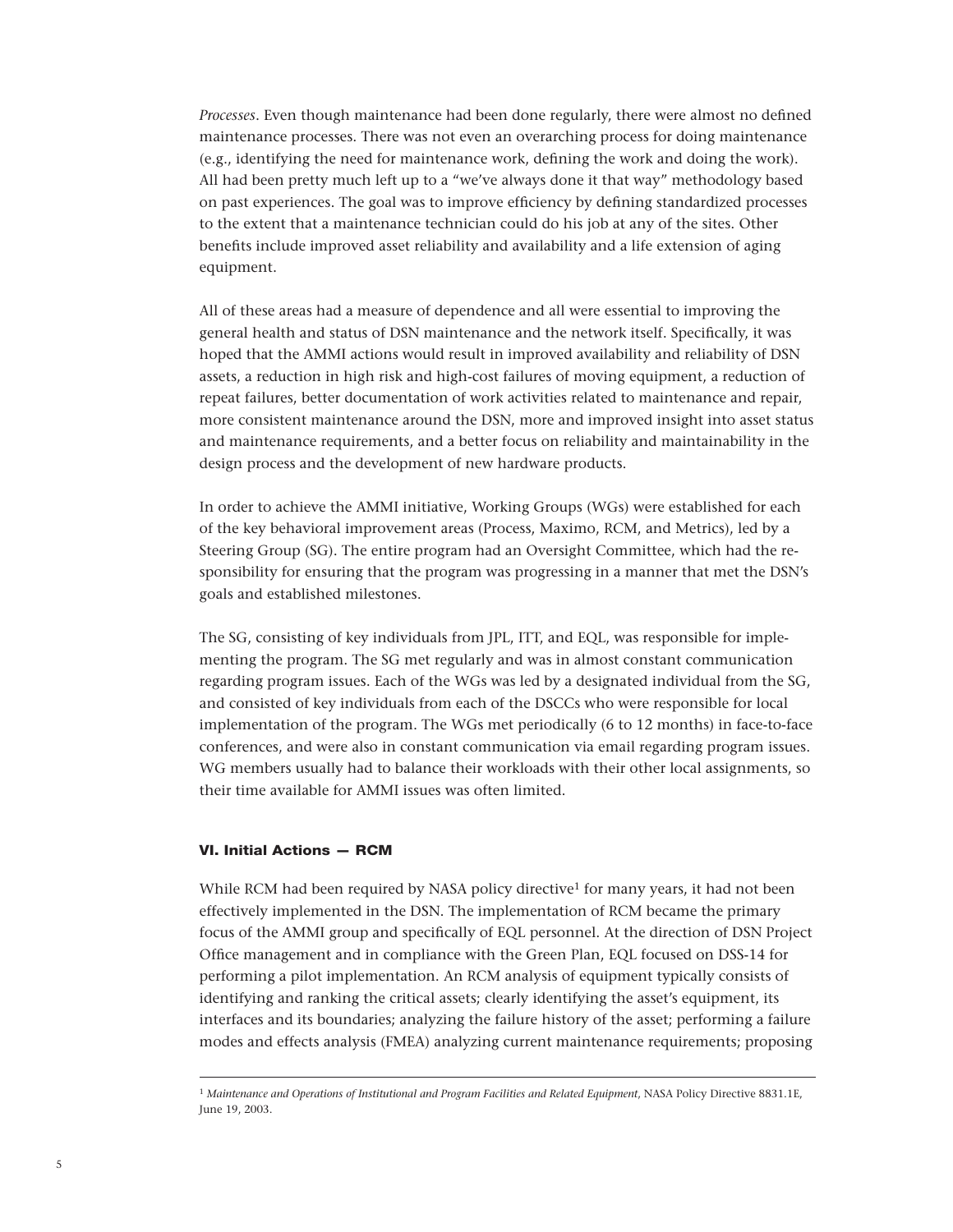changes to the maintenance of the equipment resulting from the previous analytical activities; documenting all of these; and, most importantly, securing agreement from the DSCC personnel. The changes to the equipment maintenance could range from doing nothing (known as Run to Fail), adding or deleting preventive maintenance (PM) actions, or changing PM frequencies.

Many DSN-unique issues complicated the pilot project. Every RCM analysis at any level was hampered by difficult to locate, nonexisting, or poor quality documentation. There was frequently the need to generate piping and instrumentation diagrams (P&IDs) in order to properly understand the configuration of the asset. Often, asset boundaries seemed to be arbitrarily defined more according to management considerations than functionality, complicating the criticality and FMEA analyses. The final DSN step of the RCM analysis process was to secure agreement from the representatives from each DSCC. Local resource issues complicated even this step. The initial process required the RCM personnel to provide technical agreement to the RCM analysis (that is, agree that the resultant maintenance plan represented the best possible maintenance approach) and to adopt it (that is, to agree to actually do the maintenance). The DSCC could generally agree that the proposed maintenance was acceptable but often they would not agree to adopt a plan because of insufficient resources to perform it. Typically, the frequency of a PM was onerous due to availability of personnel but was understood to be the right maintenance to do. The AMMI SG initially proposed to try to resolve these issues, but as more RCM analyses were performed it became too daunting and typically unresolvable. The SG modified the process to seek agreement for the plan but to leave the resolution of resource issues (the adoption part) to DSCC and DSN management. Even though the process required review by designated RCM personnel at each DSCC, it became apparent that not everyone reviewing the document had sufficient background in RCM to contribute effectively to the review process. As a result of this, the AMMI SG sponsored RCM training at each DSCC and at the ITT facility in Monrovia, California.

The pilot project at DSS-14 resulted in five major RCM analyses being performed, including the servo hydraulic, hydrostatic bearing, and 20-kW transmitter assemblies. The analyses resulted in a total of 84 suggested maintenance actions. Upon completion, a final report was issued.2 The AMMI oversight group then directed the AMMI Steering Group to begin working on RCM implementation at the 34-m beam-waveguide subnet in order to provide support for the upcoming implementation of the new antennas at Canberra DSCC.

## VI. Initial Actions — Maximo

One of the observations of the initial assessment was that none of the DSCCs were taking full advantage of the features and benefits associated with the Maximo computerized maintenance management system. The data that was entered was often inconsistent and incomplete and did not promote an accurate analysis of the true condition or the true maintenance behaviors of the organization. Not all work was being documented, and much

<sup>2</sup> *DSS-14 Pilot Project Final Report*, JPL D-50671, 818-309 (internal document), Jet Propulsion Laboratory, Pasadena, California, DATE.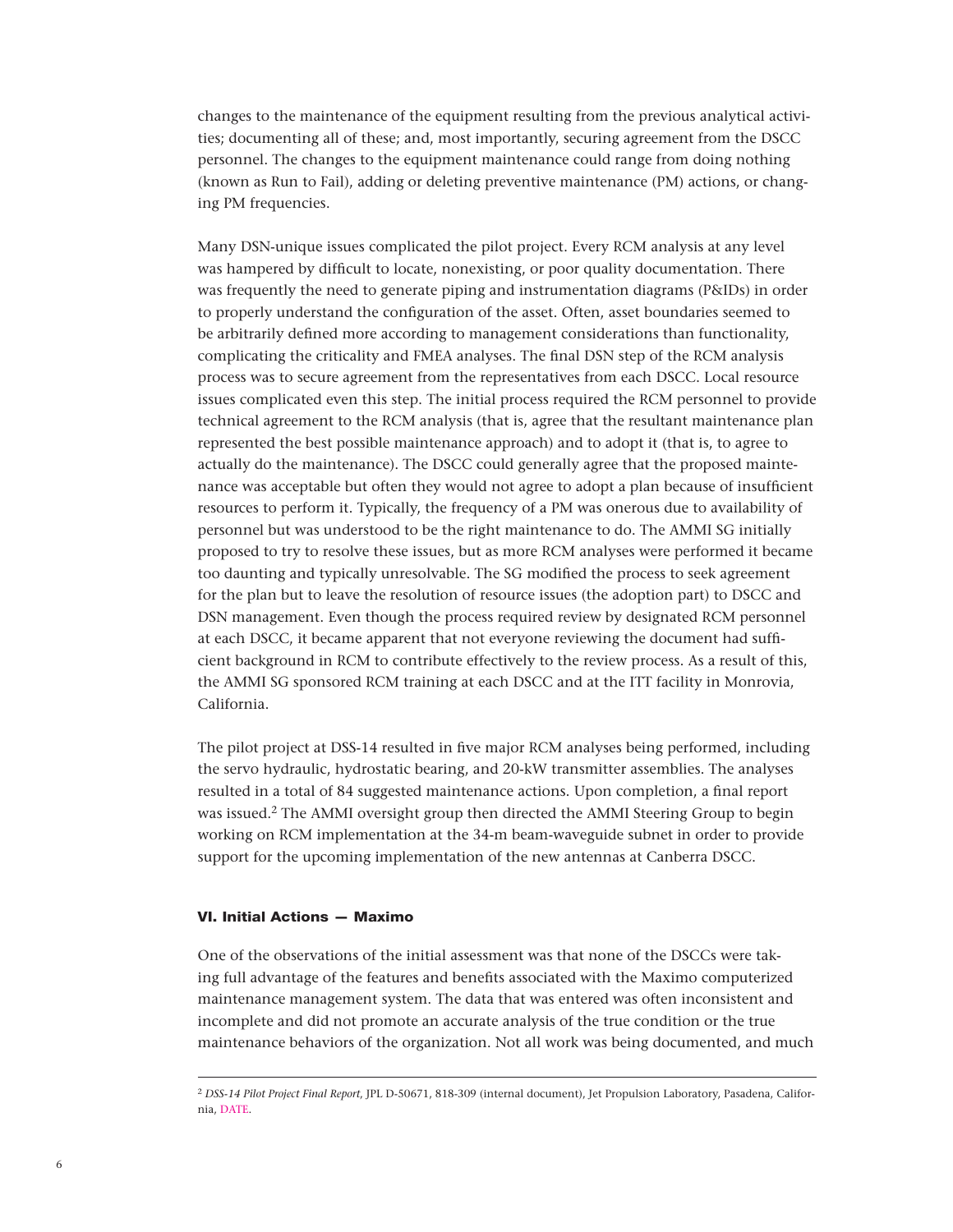of the work that was documented was not entered in a manner that was easily analyzed. A significant effort was initiated by AMMI and led by ITT to help promote consistent data between all three DSCCs so that data could be shared and also so that equipment-related practices discovered at one DSCC could benefit the practices of the others. In order to achieve this consistent behavior, the structure of the Maximo databases for all three DSCCs needed to be as similar as possible, and all three DSCCs needed to follow the same processes and practices for entering the data into Maximo.

The first challenge was to develop an asset hierarchy structure that promoted a roll-up of work history and work costs using a modified version of the DSN equipment hierarchical structure used by engineering and other personnel. It was perceived as being the structure that could best integrate information between operations, engineering, and maintenance groups. The resultant asset hierarchy (AH) that was developed conforms to the existing numbering format defined in the 820-061 Numerical Configuration Item Report and is in conformance with Machinery Information Management Open System Alliance (MIMOSA) equipment specification standards.<sup>3</sup> Using this structure, each work order has the ability to identify the assembly against which the work is being performed. To implement this structure, the Maximo database needed to be modified in order to allow data entry of the following information:

- DSCC (example: GDSCC)
- Antenna (example: Deep Space Station 24 [DSS-24])
- Subsystem (example: 101)
- Major Assembly (example: 1)
- Assembly (example: 01)

Additionally, another layer of indenture was added to allow the entry of maintainable equipment components. Thus,

• Component (example: 001)

When completely assembled, the new AH field within Maximo would have the following format:

# DSS24; 101.101.00

Because each site maintains separate databases, it was not necessary for each site to enter their DSCC location. Whenever the sites would download their data to a common DSN data for metrics purposes, the interface application would automatically add the appropriate DSCC designator.

Another challenge was to be able to accurately assess the proactive or reactive maintenance behavior of each DSCC, and to ensure that work information and history was only being

<sup>3</sup> *Glossary of DSN Terms and Activities for Maintenance and RMA*, JPL D-51467, 818-002 (internal document), Jet Propulsion Laboratory, Pasadena, California, DATE.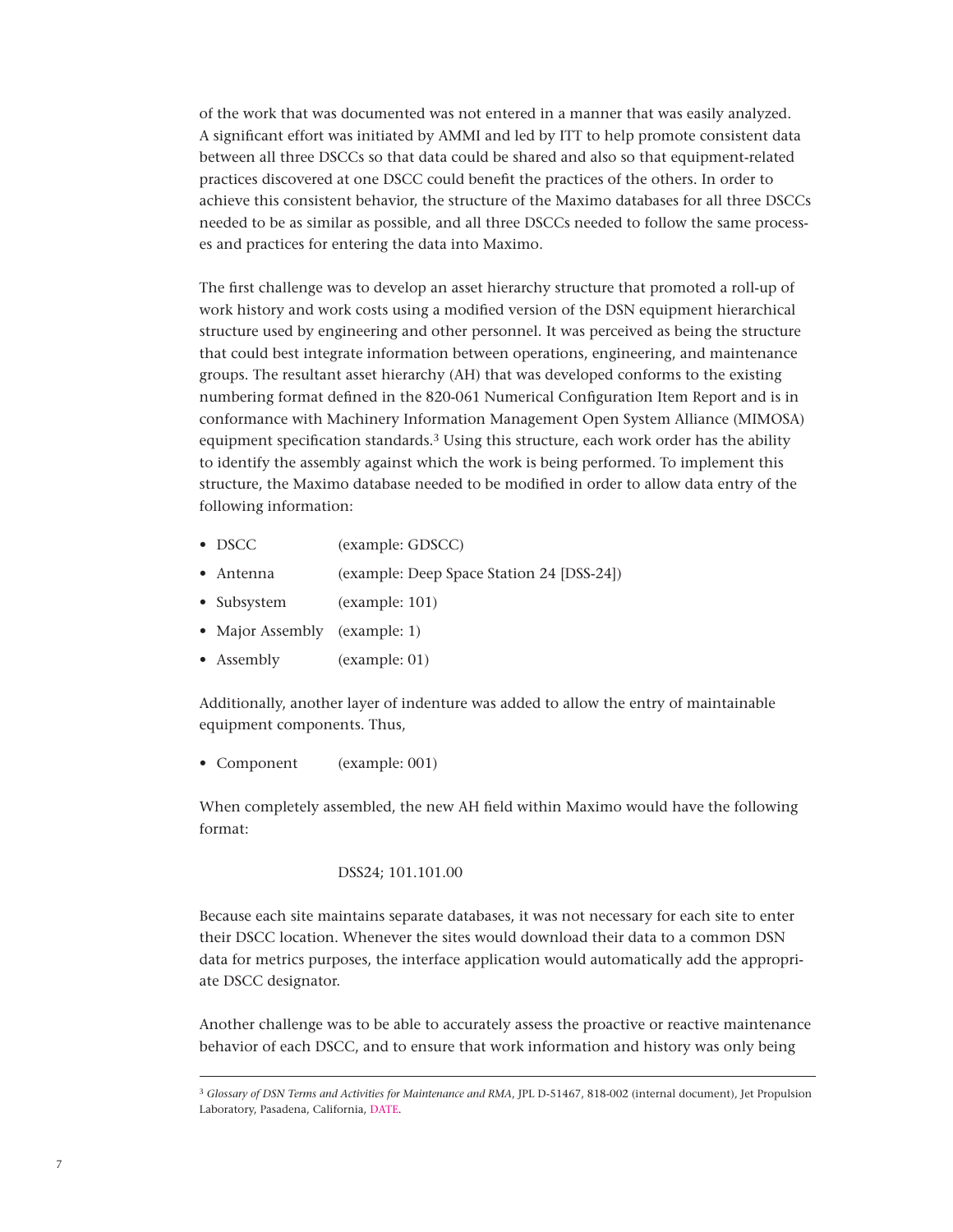analyzed for equipment that was of primary concern to the analysts. One of the metrics used to evaluate this maintenance behavior is the "maintenance ratio." The metric was producing inaccurate results because of inconsistent use and unclear definitions of the "work order type" field utilized in Maximo. Correct use of this information would help analysts to exclude work orders that were not of primary maintenance concern (such as janitorial, landscaping, operations support and test, administration, capital projects, and engineering changes), and the remaining work could be separating into activities that were either reactive (corrective maintenance) or proactive (preventive maintenance, predictive maintenance, and calibrations).

Even after the above two configuration changes were made to Maximo, we discovered that the work order data was still incomplete and generating inaccurate results. The configuration was further modified to provide a drop-down list of assembly information so that users could pick from a list rather than manually enter the data, and a validation requirement was added that would prevent the user from closing the work order if the asset hierarchy field was not entered. There was also considerable user training required and enforcement of data entry by the supervisors. A quality checklist was implemented to provide a standardized check of the data to help identify problem areas associated with data entry. The work order requirements were published in a comprehensive requirements document reviewed by the AMMI participants. It was hoped that a focus on those problem areas would result in continuous improvement of the data.

A different but equally significant challenge was standardizing the Maximo job plans. A job plan describes in detail the work to be performed when a work order is executed, primarily for preventive maintenance actions. Prior to the AMMI initiative, job plans consisted of simple work instructions developed at each DSCC. Many of these used the Maximo capability consisting of six lines of textual data. The AMMI working group agreed to a formalized process for developing the job plans and to a fixed format and content for them (published in the DSN 866 series of internal documents). The DSCC personnel also agreed to write the job plans for already existing maintenance activities and for new maintenance actions identified in the RCM analyses. In addition, the Services Capabilities Development (SCD) process was modified to require job plans to be provided as part of the delivery process for new implementation.

# VIII. Initial Activities — Metrics

The AMMI Metrics activity was dedicated to providing a comprehensive set of metrics that could be used to support management decision-making in the areas of resources, scheduling, and equipment replacement. The fundamental goals of the metrics are to determine the reliability of the DSN at DSCC, DSS, and Major Assembly levels; generate information on the use of maintenance resources; and report on the current state of the maintenance program.

The metrics were to be generated primarily using data from Maximo, the Discrepancy Report Management System (DRMS), and the schedule database of the Service Quality Assessment (SQA) Assembly. The Metrics WG was tasked with identifying metrics requirements,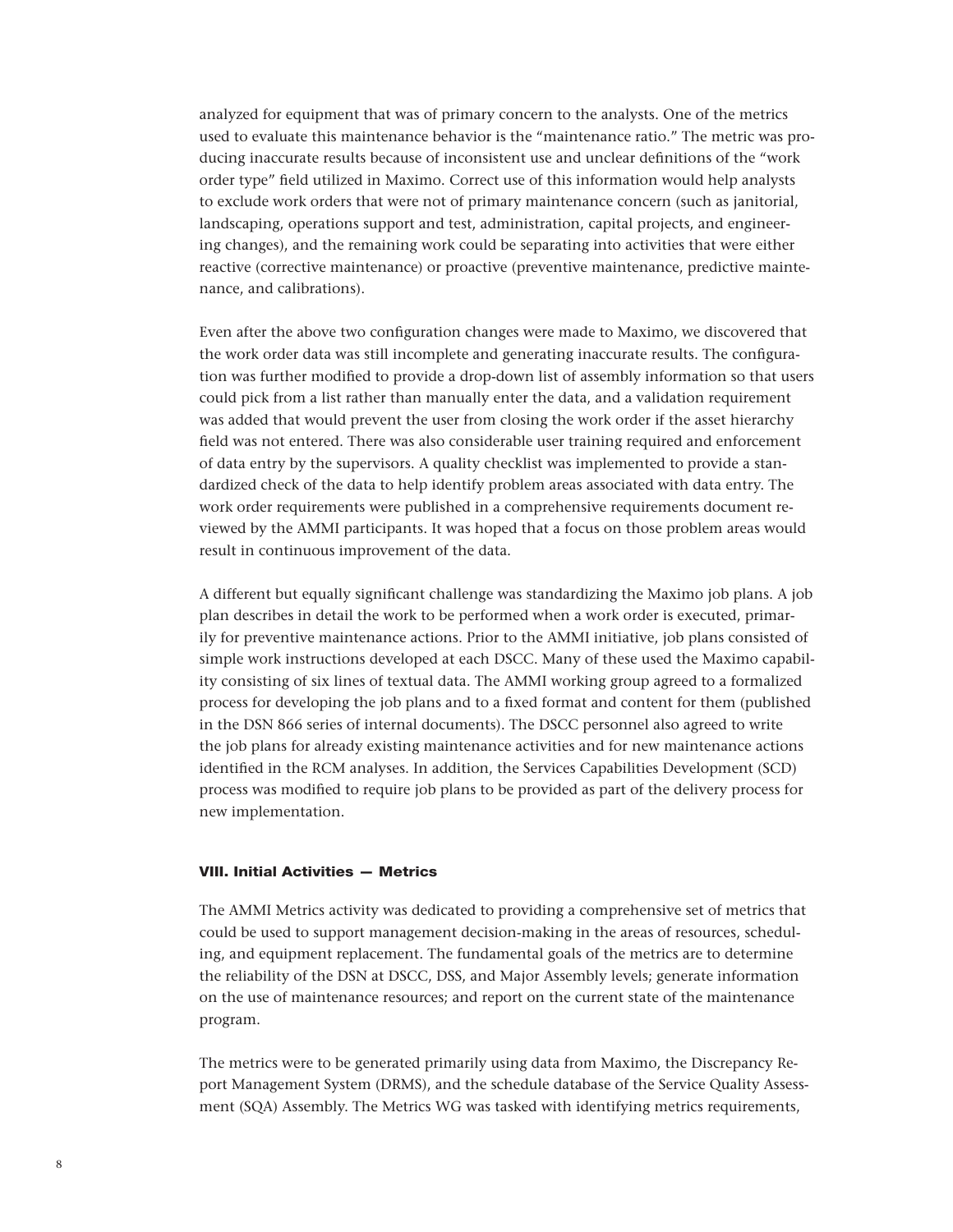developing an implementation plan, generating the metrics, and providing them to DSN management on a regular basis. The initial metrics pilot was begun once the requirements were defined. This pilot used Maximo data to observe the amount of preventive and corrective maintenance (both in terms of numbers of jobs and associated work hours) being done. The metrics generated during this pilot were generated from hand-derived data using Excel spreadsheets. After about 6 months, the DSCC personnel became concerned about the effect of the quality of the data input on the metrics and the resulting unclear and inconsistent message sent to management. The AMMI SG shared the concern about work order quality, as discussed in the previous section, so the pilot was terminated.

A follow-on set of metrics to monitor work order data quality exclusively began. This metrics set was identified as the WONUM (for Work Order Numbers) and was used to keep track of the completion of required fields in the work orders. WONUM was highly useful in motivating the DSCCs to correctly complete the work orders, an important first step in the successful generation of metrics. An example of the WONUM metrics report is shown in Figure 1.





While the AMMI group was busy pursuing maintenance metrics, others were beginning the implementation of the SQA assembly. SQA was (and is) intended to be a central warehouse of status information such as schedules, DR metadata, and (now) work order metadata that can be used in different ways to produce a broad set of metrics. The metrics software makes use of a commercial tool to mine the SQA (and other) databases and compute the maintenance metrics. Two implementations of SQA metrics were completed with varying levels of success. The initial implementation adopted the pilot approach and was limited in scope. The second implementation that remains in use was more successful and included a larger suite of metrics. The AMMI metrics include several estimates of Availability, Maintenance Ratio (ratio of preventive maintenance to corrective maintenance), work hours per maintenance action, Break-in Maintenance (amount of unplanned maintenance), Mean Time Between Corrective Maintenance (MTBC, a set of metrics normalized by antenna type and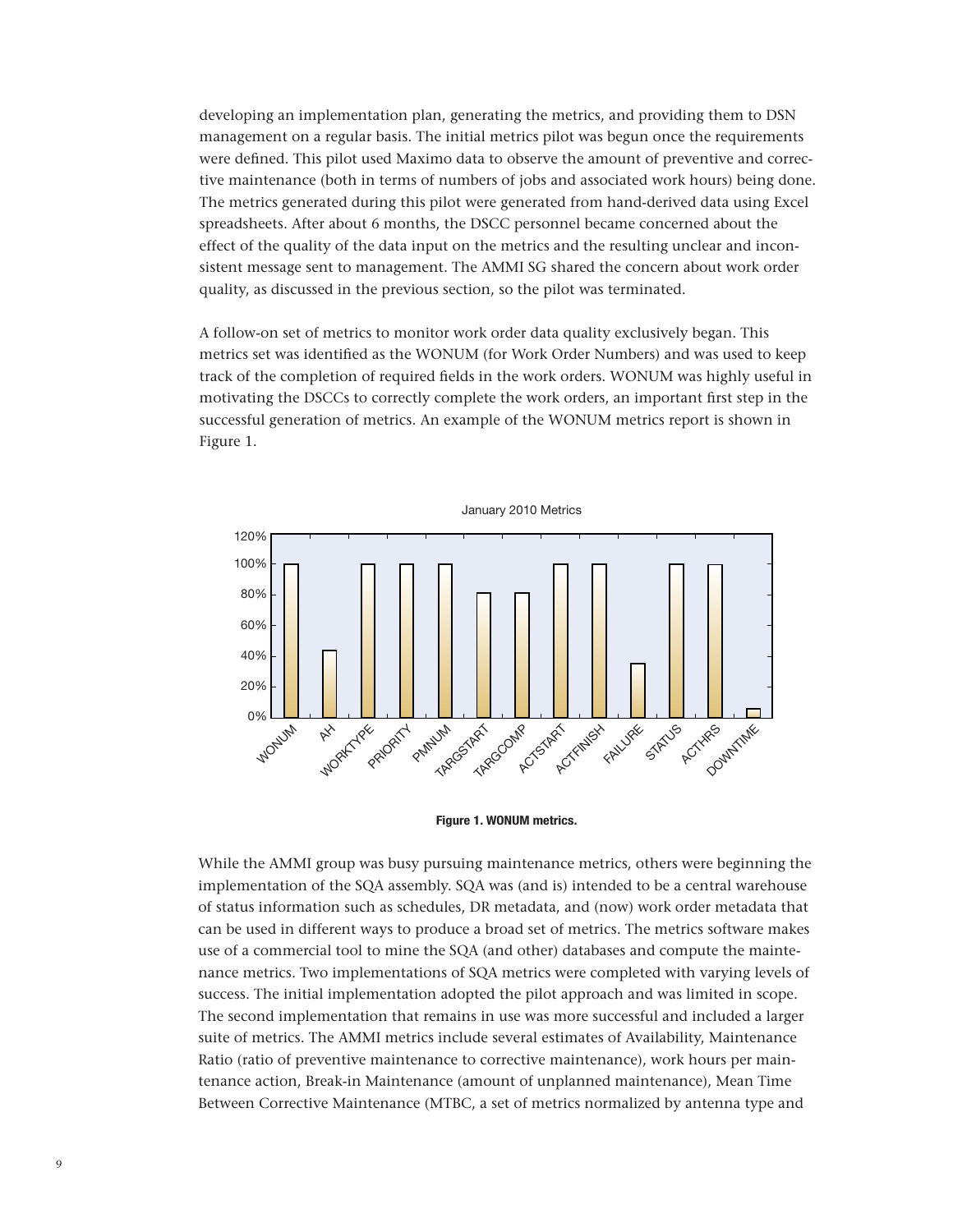number), maintenance backlog, and measure of each type of work order. A few examples may be found in Figures 2 and 3.



**Figure 2. Work order count.**





These metrics were developed based on a set of functional requirements that arose from the maintenance assessment discussed in a previous section and the availability of parameters required for their computation. They are intended to provide a look by DSCC, DSS, and Major Assembly of the maintainability and reliability of the DSN as well as the usage of the work force and maintenance resources. The metrics are published approximately monthly to a wide distribution of JPL and ITT managers and engineers.

# XIX. Initial Actions — Processes

Near the beginning of the AMMI initiative, the team determined the need for an underlying framework for maintenance activities. The general maintenance process was understood but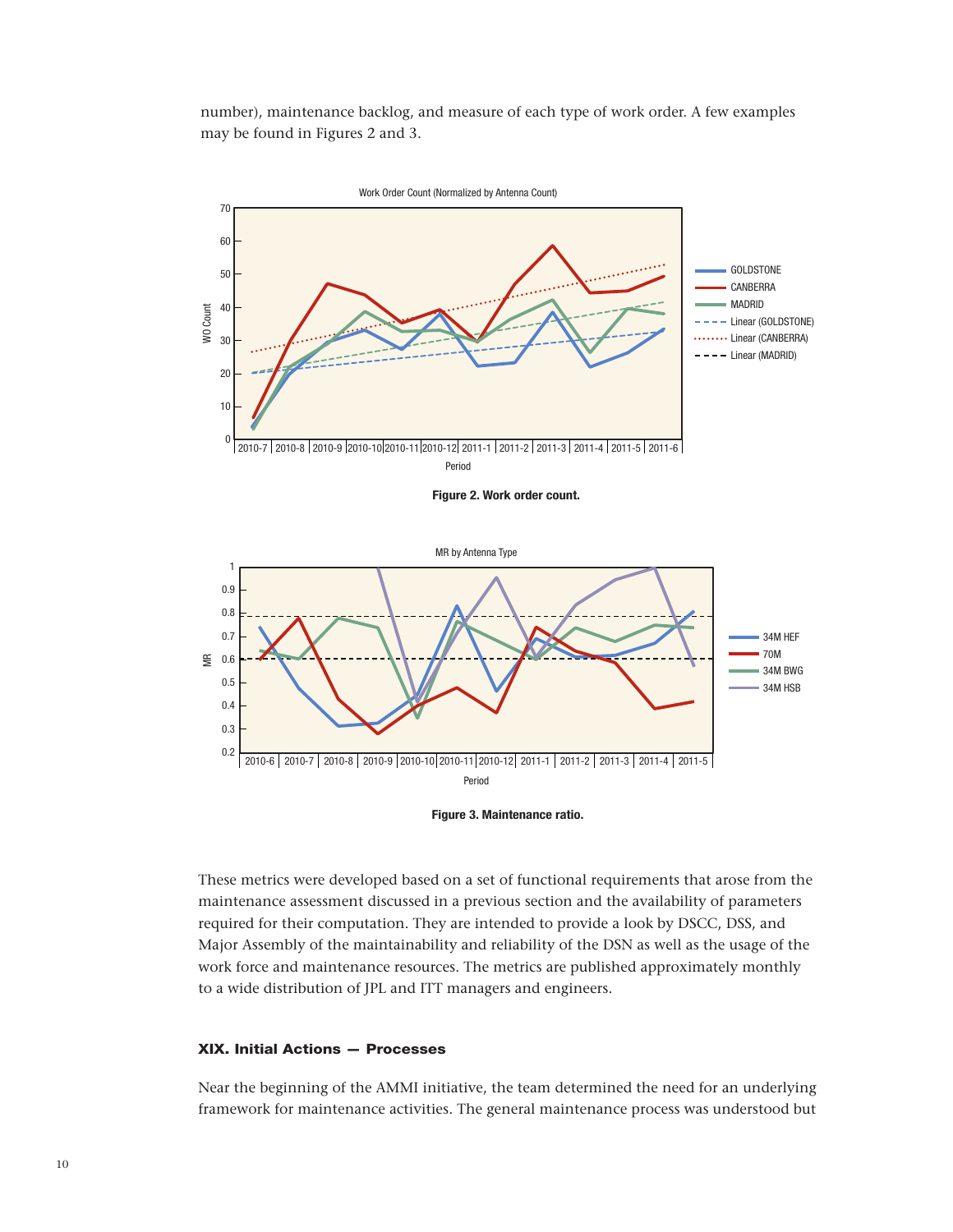had never been formalized. The AMMI SG began developing the basic maintenance process and workflow (i.e., Identify and Initiate Work; Plan and Schedule Work; Execute Work; Review and Close Work) based on industry best practices. The intent of this activity was to identify gaps between what the AMMI SG saw as the ultimate goal and the then-current state of maintenance and then, equally important, to use the process as guidance for the future AMMI developments. The basic process<sup>4</sup> was used to focus AMMI implementation activities, particularly in the area of work order development since the identification of an ideal but industry-based process clearly exposed the need for work orders and defined their content. Currently, AMMI has documented (for the first time in most cases) processes ranging from the basic maintenance process to defining the RCM process to the generation of metrics data inputs to changing the frequency of a preventive maintenance task. This has the effect of providing a sound basis to maintenance-related activities and instilling standardization around the network. A typical process is the generation of a Preventive Maintenance Plan following completion of an RCM analysis. This process is illustrated in Figure 4.

#### X. Foundation for the Future

In 2010, the SG recognized that the initial establishment phase of the initiative would likely be coming to a conclusion in fiscal year 2011. This conclusion would be marked by the departure of EQL and the need for DSN personnel to assume the lead role in the key RCM activities. The group worked with JPL and ITT program management and with EQL management to develop a plan to transition responsibilities from EQL to ITT that would result in a firm foundation for continued activities. This plan established a new role — DSN RCM Facilitator — who would assume the lead responsibilities for doing the required RCM analyses, developing documentation of the results, maintaining related databases, and providing training for future RCM analysts. After executing the transition plan, ITT assumed the lead in June 2011 and soon thereafter, EQL personnel were released, thus ending the initial AMMI implementation phase.

#### XI. Lessons Learned

Though AMMI is an ongoing activity, there have been many lessons learned to date. The authors present a few of them in this section.

*Vision and Mission*. There is a wide diversity of personnel involved in maintenance and maintenance related activities, from managers to maintenance technicians to administrative aids. All must be made aware of the goals, vision, and plans in order to facilitate changes to the existing state. Even though the AMMI SG published the AMMI goals and mission early on and tried to rationalize the actions being taken, they were not effectively communicated to everyone affected. This led to confusion as to why directions were being taken and why decisions were made (and unmade). So it is important get a good in-depth baseline to understand exactly where you are starting from and establish a roadmap to

<sup>4</sup> *DSN Maintenance Process and Workflow*, JPL D-50858, 818-001 (internal document), Jet Propulsion Laboratory, Pasadena, California, DATE.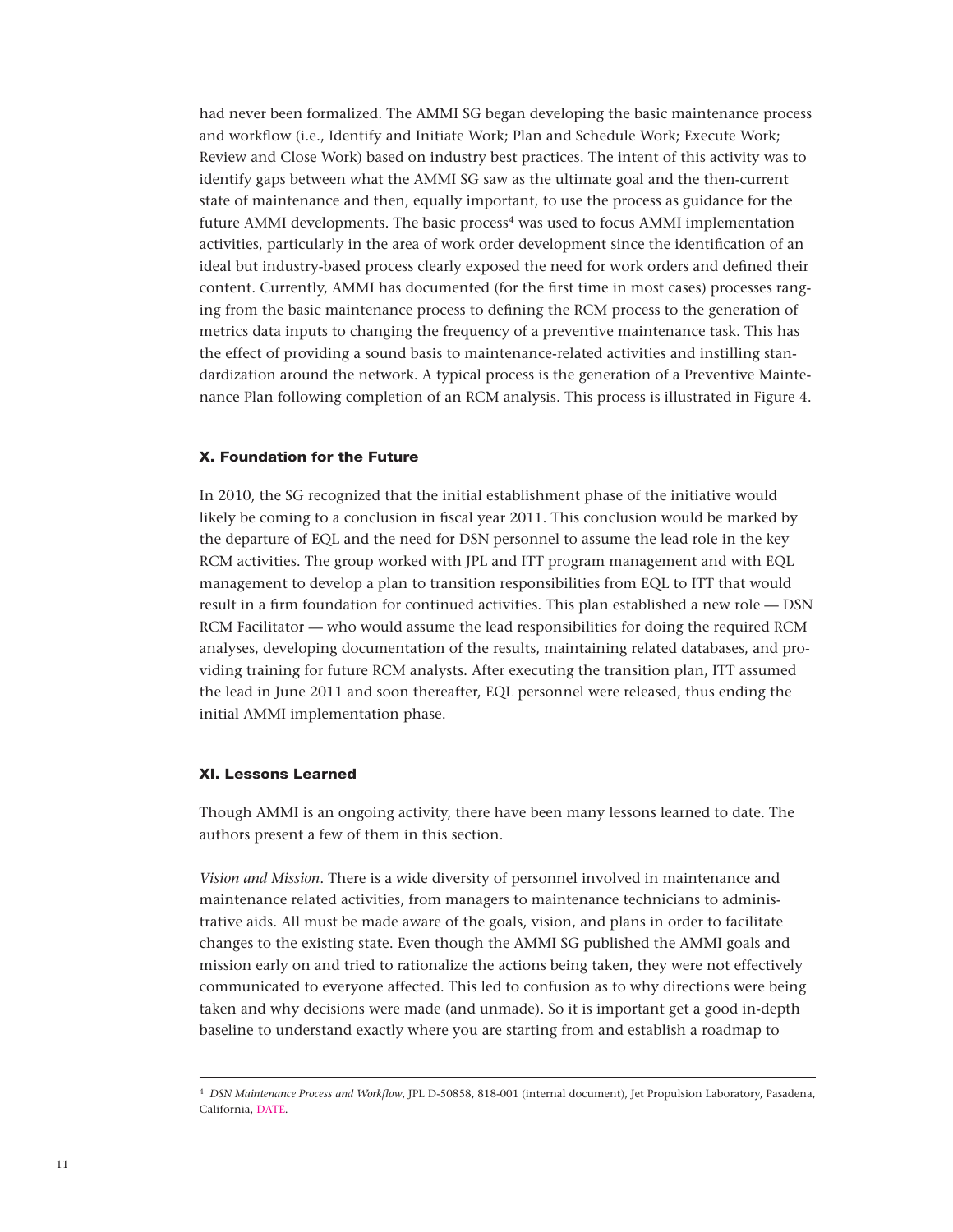

**Figure 4. PM Plan generation process (from DSN internal document 818-104).**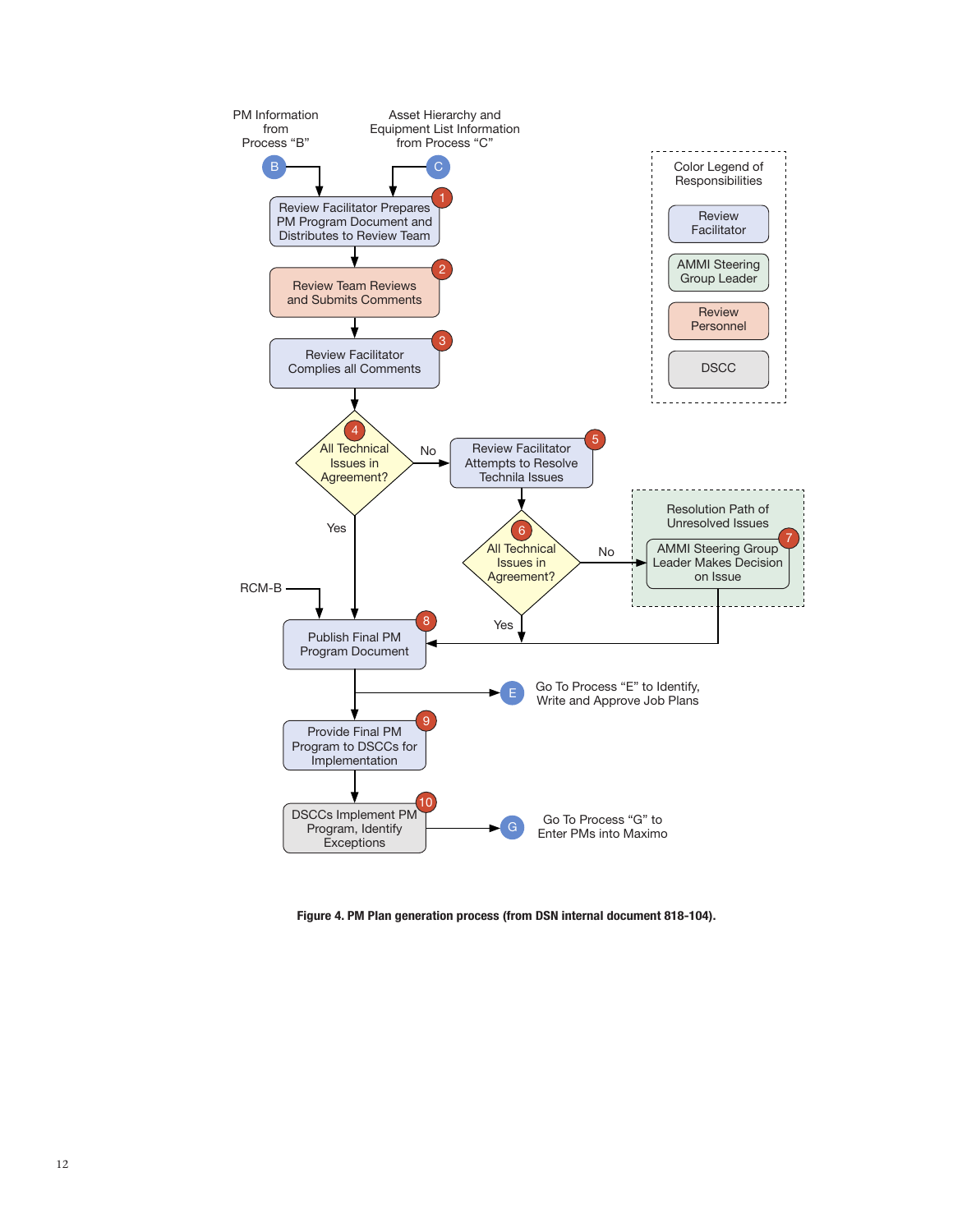know where you are going and why. It is essential to effectively communicate this information to all levels of affected personnel. It's mandatory to establish criteria for measuring progress and for success.

*Management*. To be successful in a task of this sort, management must agree to and share the goals and vision. This agreement must also include a direct, firm commitment of resources. In addition, management and the task leaders must have common expectations. AMMI received minimal direct management support and the expectations of management (beyond sharing the four goals) were never clearly communicated to the AMMI team. A continuous message of support must be forthcoming from management; infrequent or periodic interest and comment will not work.

*Resources*. Obvious — have a staff and funds sufficient to enable realization of the goals of the initiative. An initiative of this sort requires full-time, undivided support by engaged individuals. It also requires a stable budget with sufficient funding to allow for implementation of tools and capabilities required to meet its goals. AMMI always had minimal funds and no dedicated staff. DSCC participants in particular were dedicated to other, mostly higher priority, tasks. The initial phase of AMMI was, in fact, cut short by the zeroing out of required funds.

*Processes*. Define the underlying processes early and in some detail. This aids in the understanding of the initiative and in the decisions being made. AMMI did this, we believe, successfully. It helped in the establishment of standardization of maintenance processes and in defining areas that need to be focused on (such as work orders).

*Documentation*. The AMMI group decided early on to establish an extensive documentation tree within the DSN documentation system. This was important not only as a matter of good system engineering but also to allow wide document review and to establish a context for current and future activities.

*Culture*. The diversity of the cultures (both in a national sense and in the way business is done) was a unique stumbling block to AMMI. It remains almost impossible to achieve consensus. It is extremely important early on to shape (or reshape) the attitudes of the involved personnel via careful indoctrination of the importance of the action on the continued health of the DSN and as to the direct benefit of the initiative to them. If this is not done, it will be very difficult, if not impossible, to overcome the existing culture. An ironclad mandate from management is also essential.

## XII. Summary

The AMMI initiative has succeeded in introducing the DSN to RCM methodologies. It was able to establish basic maintenance processes, develop a useful set of metrics, and implement a common CMMS/Maximo baseline with at least common required parameters and definitions. Work remains to be done in transitioning more responsibilities to the DSCCs and more firmly embedding a global maintenance philosophy into the DSN. The strategic visions enumerated here are still valid and well within reach.